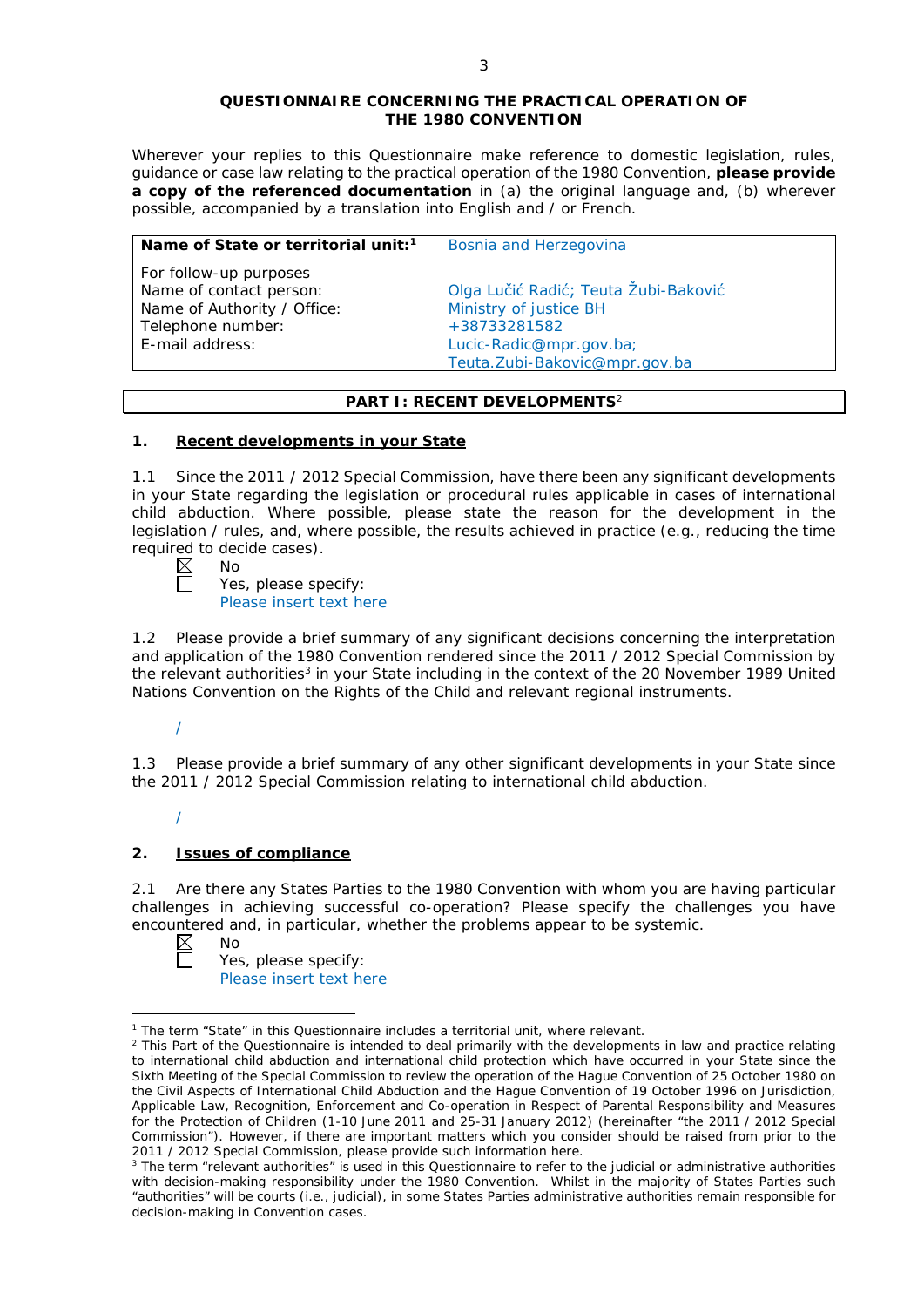2.2 Are you aware of situations / circumstances in which there has been avoidance / evasion of the 1980 Convention?

- $\boxtimes$ No
	- Yes, please specify: Please insert text here

#### **PART II: THE PRACTICAL OPERATION OF THE 1980 CONVENTION**

### **3. The role and functions of Central Authorities designated under the 1980 Convention**<sup>4</sup>

#### *In general*

3.1 Have any challenges arisen in practice in achieving effective communication or cooperation with other Central Authorities?

No Yes, please specify: Please insert text here

3.2 Have any of the duties of Central Authorities, as set out in **Article 7** of the 1980 Convention, raised any particular problems in practice either in your State, or in States Parties with whom you have co-operated?

| $\boxtimes$  | ,<br>--<br>No | . |
|--------------|---------------|---|
| $\mathbf{L}$ | Yes, p        |   |
|              | Dloace        |   |

blease specify: Please insert text here

3.3 Has your Central Authority encountered any challenges with the application of any of the 1980 Convention provisions? If so, please specify.

Yes, please specify: Please insert text here

*Legal aid and representation*

No

3.4 Do the measures your Central Authority takes to provide or facilitate the provision of legal aid, legal advice and representation in return proceedings under the 1980 Convention (**Art. 7(2)-(g)**) result in delays in proceedings either in your own State, or, where cases originate in your State, in any of the requested States you have dealt with?

 $\boxtimes$ No  $\Box$ 

Yes, please specify: Please insert text here

3.5 Are you aware of any other challenges in your State, or, where cases originate in your State, in any of the requested States you have dealt with, regarding the obtaining of legal aid, advice and / or representation for either left-behind parents or taking parents?<sup>5</sup>

 $\boxtimes$ No 帀

<u>.</u>

Yes, please specify: Please insert text here

<sup>4</sup> See also Section 5 below on "Ensuring the safe return of children" which involves the role and functions of Central Authorities.

<sup>&</sup>lt;sup>5</sup> See paras 1.1.4 to 1.1.6 of the "Conclusions and Recommendations of the Fifth Meeting of the Special Commission to review the operation of the *Hague Convention of 25 October 1980 on the Civil Aspects of International Child Abduction* and the practical implementation of the *Hague Convention of 19 October 1996 on Jurisdiction, Applicable Law, Recognition, Enforcement and Co-operation in Respect of Parental Responsibility and Measures for the Protection of Children* (30 October – 9 November 2006) (hereinafter referred to as the ["Conclusions and Recommendations of the 2006 Special Commission"](https://assets.hcch.net/upload/concl28sc5_e.pdf)) and paragraphs 32 to 34 of the [Conclusions and Recommendations of the Special Commission](https://assets.hcch.net/upload/wop/concl28sc6_e.pdf) to review the operation of the Hague Convention of *[19 October 1980 on Jurisdiction, Applicable law, Recognition, Enforcement and Co-operation in Respect of](https://assets.hcch.net/upload/wop/concl28sc6_e.pdf)  [Parental Responsibility and Measures for the Protection of Children](https://assets.hcch.net/upload/wop/concl28sc6_e.pdf)* (1-10 June 2011 and 25-31 January 2012) (hereinafter the "C&R of the 2011/2012 Special Commission") (available on the Hague Conference website at < www.hcch.net > under "Child Abduction Section" then "Special Commission meetings").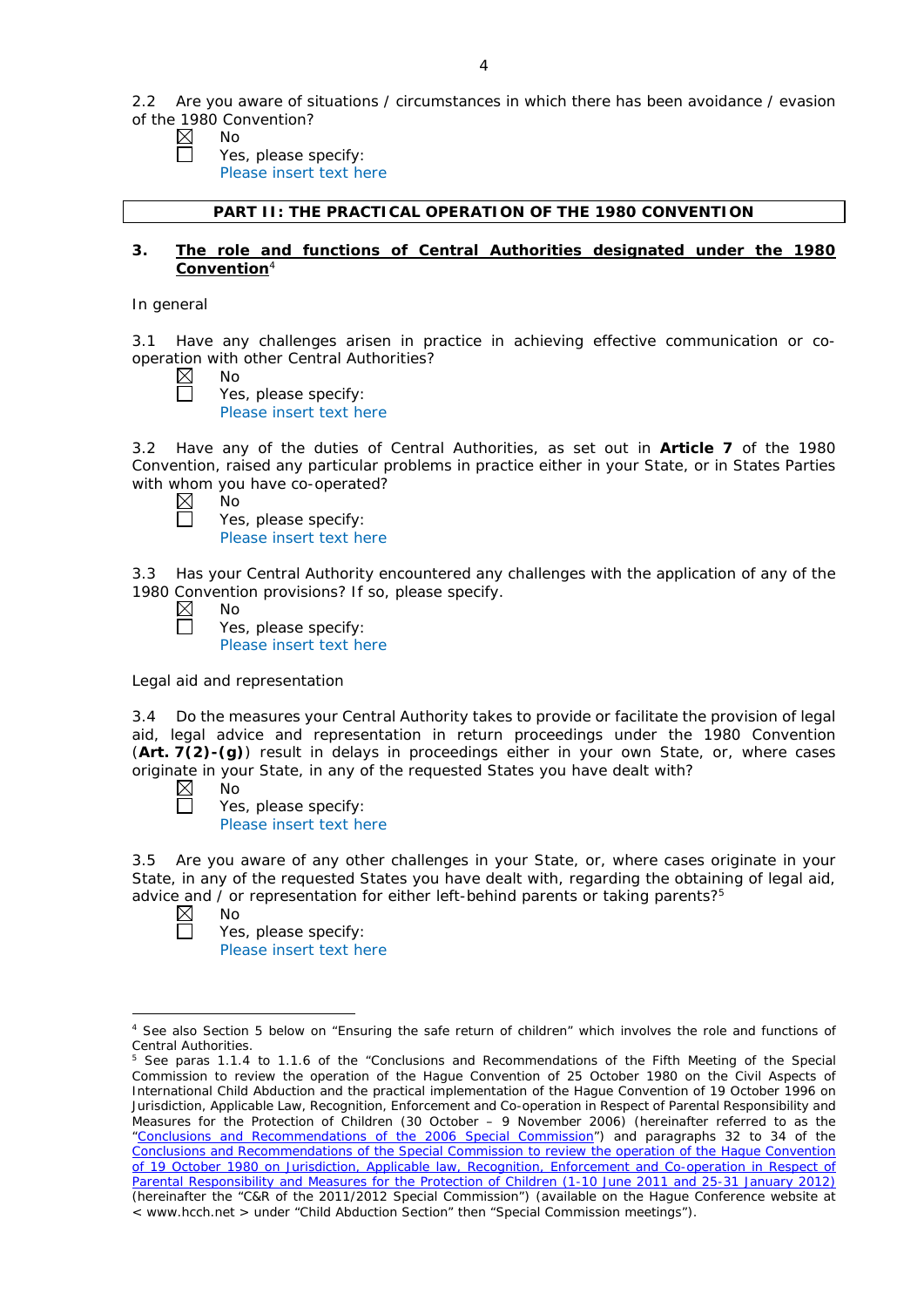3.6 Has your Central Authority encountered any challenges with locating children in cases involving the 1980 Convention, either as a requesting or requested State?

 $\boxtimes$ No

Yes, please specify the challenges encountered and what steps were taken or are considered to be taken to overcome these challenges: Please insert text here

3.7 Has your Central Authority worked with any external agencies to discover the whereabouts of a child wrongfully removed to or retained within your State (*e.g.*, the police, Interpol, private location services)?

| חו     |
|--------|
| ×<br>- |

Yes, please share any good practice on this matter:

When the Ministry of justice BH do not have the information about the whereabouts of a child wrongfully removed to or retained within our State, we usually send a letter seeking from Interpol or police to discover the whereabouts of a child.

*Information exchange, training and networking of Central Authorities*

3.8 Has your Central Authority shared its expertise with another Central Authority or benefited from another Central Authority sharing its expertise with your Central Authority, in accordance with the Guide to Good Practice – Part I on Central Authority Practice?<sup>6</sup>

No

Yes, please specify: Please insert text here

3.9 Has your Central Authority organised or participated in any other networking initiatives between Central Authorities such as regional meetings via conference call or videoconference? No

 $\boxtimes$ 

Yes, please specify: Please insert text here

# *Statistics*<sup>7</sup>

3.10 If your Central Authority does not submit statistics through the web-based INCASTAT database, please explain why.

We have been restructuring our working system and we are not able to give the precise information about statistics in matter of child abduction.

# *Prompt handling of cases*

No

3.11 Does your Central Authority have mechanisms in place to ensure the prompt handling of cases?



-

Yes, please specify:

Officials working on these cases processed these request promptly as these cases are an urgent nature and delivered it to the authorised court.

3.12 If your Central Authority is experiencing delays in handling cases please specify the main reasons for these delays:

It may be a lack of documents in send request or translation of the documents, etc.

# **4. Court proceedings & promptness**

<sup>6</sup> Available on the Hague Conference website at < www.hcch.net > under "Child Abduction Section" then "Guides to Good Practice". See, in particular, Chapter 6.5 on twinning arrangements.

<sup>7</sup> See paras 1.1.16 to 1.1.21 of the Conclusions and Recommendations of the 2006 Special Commission (*supra.*  note  $5$ ).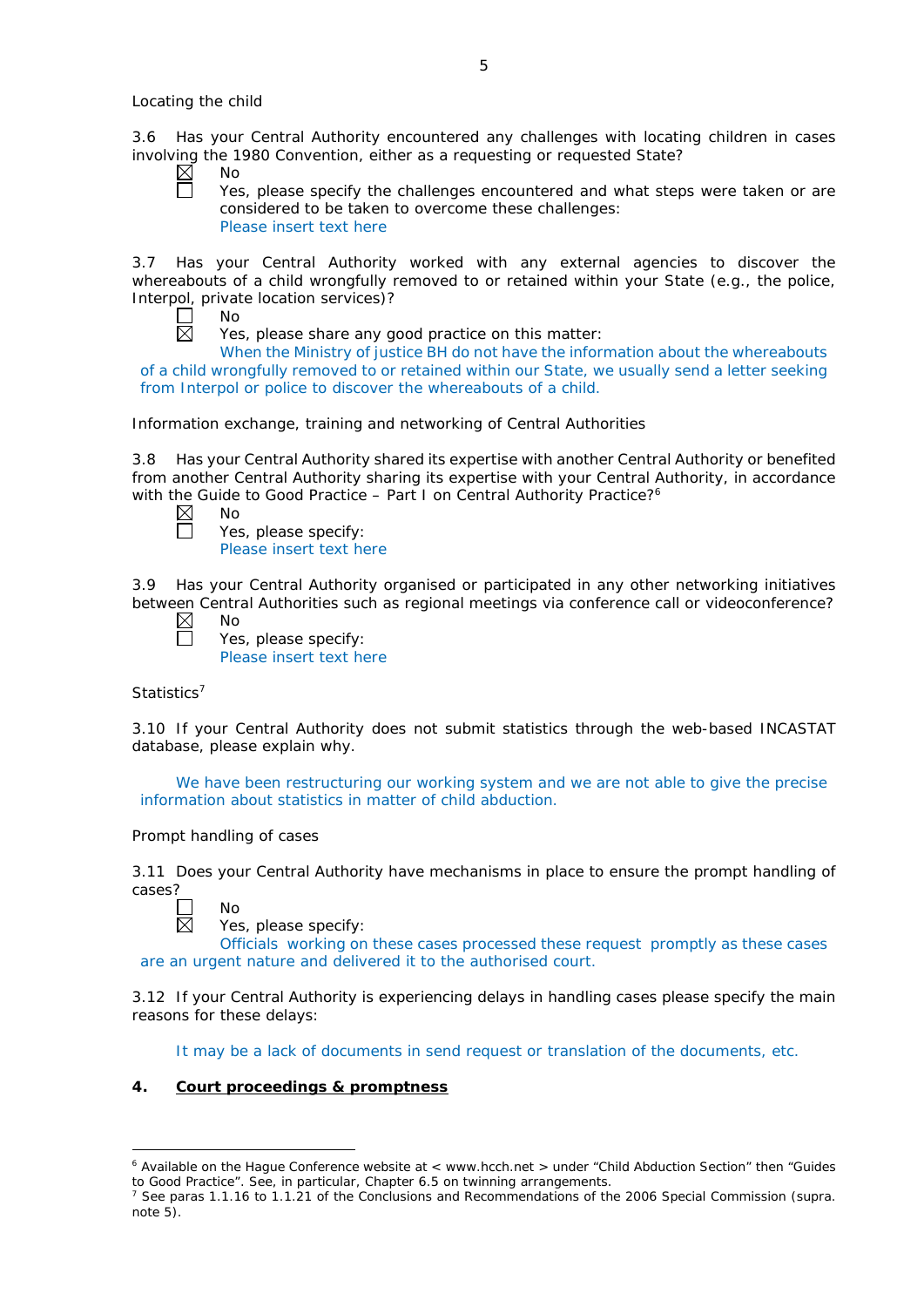4.1 Has your State limited the number of judicial or administrative authorities who can hear return applications under the 1980 Convention (*i.e.*, concentration of jurisdiction")?8

- ┌ Yes  $\overline{\boxtimes}$ 
	- No, please indicate if such arrangements are being contemplated: There have been some arrangements but without realization yet.

4.2 Does your State have mechanisms in place to handle return decisions within six weeks (*e.g.*, production of summary evidence, limitation of appeals, swift enforcement)?

 $\boxtimes$ No

 $\Box$ 

Yes, please explain: Please insert text here

4.3 If your response to the previous question is No, does your State contemplate implementing mechanisms to meet the requirement of prompt return under the 1980 Convention (*e.g.*, procedures, bench-books, guidelines, protocols)?

- $\Box$ No, please explain: Please insert text here
- $\boxtimes$ Yes, please explain: By issuing a brochures

4.4 If your State is experiencing delays in handling return decisions please specify the main reasons for these delays:

4.5 Do your courts regularly order immediate protective measures when initiating the return procedure, so as to prevent a new removal and minimize the harm to the child (*e.g.*, prohibit removal of the child from the jurisdiction, retain documentation, grant provisional access rights to the left-behind parent)?

⊠ No, please explain:

Our courts haven't order immediate protective measures in return procedure in any of cases until today.

- $\perp$ Yes, please explain:
	- Please insert text here

4.6 Do your courts make use of direct judicial communications to ensure prompt proceedings?<br>  $\boxtimes$  Yes Yes  $\Box$ 

No, please explain: Please insert text here

4.7 If your State has not designated a sitting judge to the International Hague Network of Judges does your State intend to do so in the near future?

 $\boxtimes$ Yes

П

-

No, please explain: Please insert text here

4.8 Please comment upon any cases (whether your State was the requesting or requested State), in which the judge (or decision-maker) has, before determining an application for return, communicated with a judge or other authority in the requesting State regarding the issue of the child's safe return. What was the specific purpose of the communication? What was the outcome?

No, there wasn't any case described as above.

# **5. Ensuring the safe return of children**<sup>9</sup>

*Methods for ensuring the safe return of children*<sup>10</sup>

<sup>8</sup> See, *The [Judges' Newsletter](https://www.hcch.net/en/instruments/conventions/publications2/judges-newsletter)* on International Child Protection – Vol. XX / [Summer-Autumn 2013](https://assets.hcch.net/upload/newsletter/nl2013tome20en.pdf) the special focus of which was "Concentration of jurisdiction under the *Hague Convention of 25 October 1980 on the civil aspects of International Child Abduction* and other international child protection instruments". <sup>9</sup> See **Art. 7(2)** *h)* of the 1980 Convention.

<sup>10</sup> Where relevant, please make reference to the use of undertakings, mirror orders and safe harbour orders and other such measures in your State.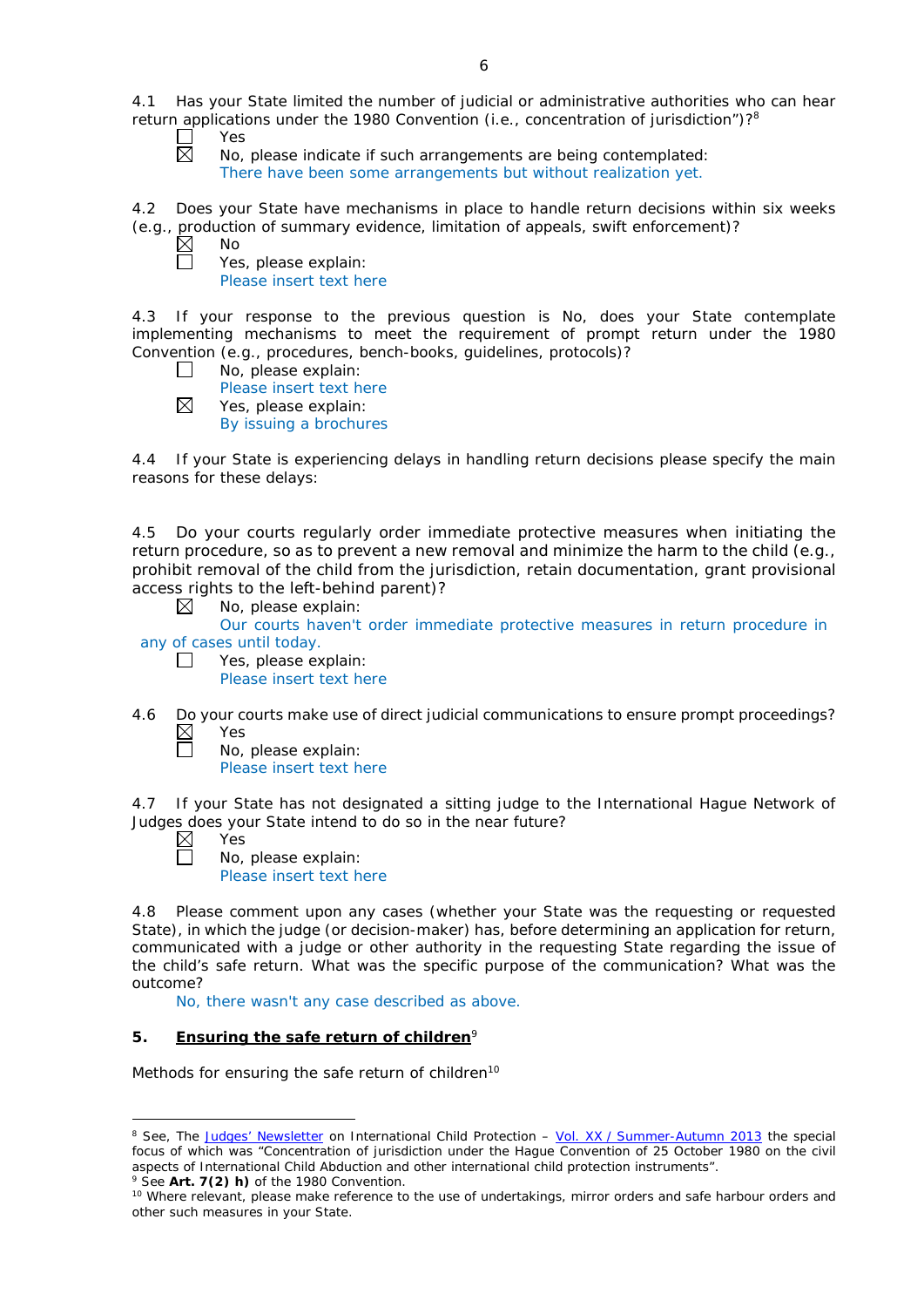5.1 What measures has your Central Authority taken to ensure that the recommendations of the 2006 and 2011 / 2012 Special Commission meetings<sup>11</sup> regarding the safe return of children are implemented?

5.2 In particular, in a case where the safety of a child is in issue and where a return order has been made in your State, how does your Central Authority ensure that the appropriate child protection bodies in the *requesting* State are alerted so that they may act to protect the welfare of a child upon return (until the appropriate court in the requesting State has been effectively seised)?

Inform the requested State about all data, comunicate with requested State about all issues for secure return of child.

5.3 Where there are concerns in the requested State regarding possible risks for a child following a return, what conditions or requirements can the relevant authority in your State put in place to minimise or eliminate those concerns?

In a way to agree about all details for the the return of child with requested State, to provide a police escort of child to the border, etc.

#### *Use of the 1996 Convention to ensure a safe return*

5.4 If your State is not Party to the 1996 Convention, is consideration being given to the possible advantages of the 1996 Convention in providing a jurisdictional basis for urgent protective measures associated with return orders (**Arts 7 and 11**), in providing for their recognition by operation of law (**Art. 23**), and in communicating information relevant to the protection of the child (**Art. 34**)?

| חוח |
|-----|
|     |

/

Yes, please explain: Please insert text here

*Protection of primary carer*

5.5 Are you aware of cases in your State where a primary carer taking parent, for reasons of personal security (*e.g.*, domestic or family violence, intimidation, harassment, etc.) or others, has refused or has not been in a position to return with the child to the requesting State? How are such cases dealt with in your State? Please explain and provide case examples where possible.

/

5.6 In particular, would your authorities consider putting in place measures to protect the primary carer upon return in the requesting State as a mean to secure the safe return of the child? Please explain and provide case examples where possible.

/

-

### *Post-return information*

5.7 In cases where measures are put in place in your State to ensure the safety of a child upon return, does your State (through the Central Authority, or otherwise) attempt to monitor the effectiveness of those measures upon the child's return? Would you support a recommendation that States Parties should co-operate to provide each other with follow-up information on such matters, insofar as is possible?

Of course we give support to these measures where necessary

<sup>11</sup> See the [Conclusions and Recommendations](https://assets.hcch.net/upload/concl28sc5_e.pdf) of the Special Commission of 2006 (*supra.* note 5) at paras 1.1.12 and 1.8.1 to 1.8.2 and 1.8.4 to 1.8.5 and the Appendix to the Conclusions and Recommendations and the [Conclusions and Recommendations of the 2011](https://assets.hcch.net/upload/wop/concl28sc6_e.pdf) / 2012 Special Commission (*supra.* note 5).at paras 39-43.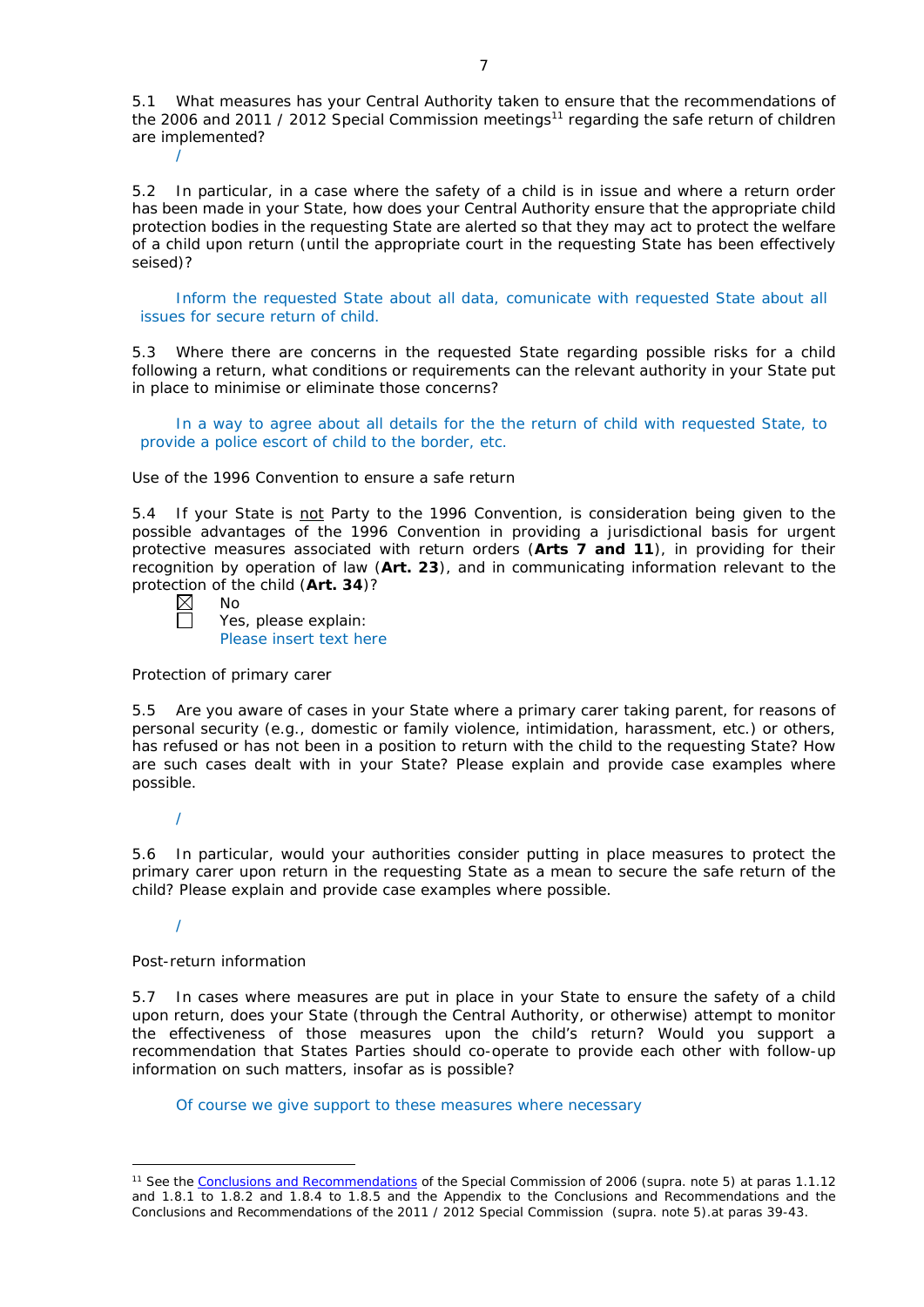5.8 If your State is not Party to the 1996 Convention, is consideration being given to the possible advantages of the 1996 Convention in providing a jurisdictional basis for requesting a report on the situation of the child upon return to the State of habitual residence (**Art. 32- (a)**)?

No Yes, please explain: Please insert text here

### **6. Voluntary agreements and mediation**

6.1 How does your Central Authority (either directly or through any intermediary) take, or is it considering taking, appropriate steps under **Article 7-(c)** to secure the voluntary return of the child or to bring about an amicable resolution of the issues? Please explain:

After we get the request we send it to the opposite party to declare whether it wants to voluntarily return the child. That are the steps that we as Central Authority take for bringing an amicable resolution in this matter.

6.2 In what ways have you used the "Guide to Good Practice on Mediation"12 for the purpose of implementing the 1980 Convention in your State? Please explain:

To secure an amicable resolution, voluntary return, to reduce the time of decision making, etc.

6.3 Has your State considered or is it in the process of considering the establishment of a Central Contact Point for international family mediation to facilitate access to information on available mediation services and related issues for cross-border family disputes involving children, or has this task been entrusted to the Central Authority?<sup>13</sup>

 $\Box$ No, please explain:

 $\boxtimes$ Yes, please explain: We are considering that issue.

#### **7. Preventive measures**

7.1 Has your State taken steps to advance the development of a travel form under the auspices of the International Civil Aviation Organisation?<sup>14</sup>

 $\boxtimes$ No

Г

Yes, please describe: Please insert text here

7.2 Regardless of whether the International Civil Aviation Organisation adds the development of a travel form to its work programme, would your State support the development of a nonmandatory model travel form under the auspices of the Hague Conference?

 $\boxtimes$ Yes П

No, please explain: Please insert text here

# **8. The Guide to Good Practice under the 1980 Convention**

8.1 In what ways have you used the Parts of the Guide to Good Practice<sup>15</sup> to assist in implementing for the first time, or improving the practical operation of, the 1980 Convention in your State?

<sup>&</sup>lt;u>.</u> <sup>12</sup> Available on the Haque Conference website at < www.hcch.net > under "Child Abduction Section" then "Guides to Good Practice".

<sup>&</sup>lt;sup>13</sup> As it has been encouraged in the Guide to Good Practice on Mediation, Chapter 4, on "Access to Mediation". par. 114-117. See also [Conclusions and Recommendations of the 2011](https://assets.hcch.net/upload/wop/concl28sc6_e.pdf) / 2012 Special Commission (*supra.* note 5) at par. 61.

<sup>14</sup> See the [Conclusions and Recommendations of the 2011](https://assets.hcch.net/upload/wop/concl28sc6_e.pdf) / 2012 Special Commission (*supra.* note 5) at par. 92. <sup>15</sup> All Parts of the Guide to Good Practice under the 1980 Convention are available on the Hague Conference website at < www.hcch.net > under "Child Abduction Section" then "Guides to Good Practice".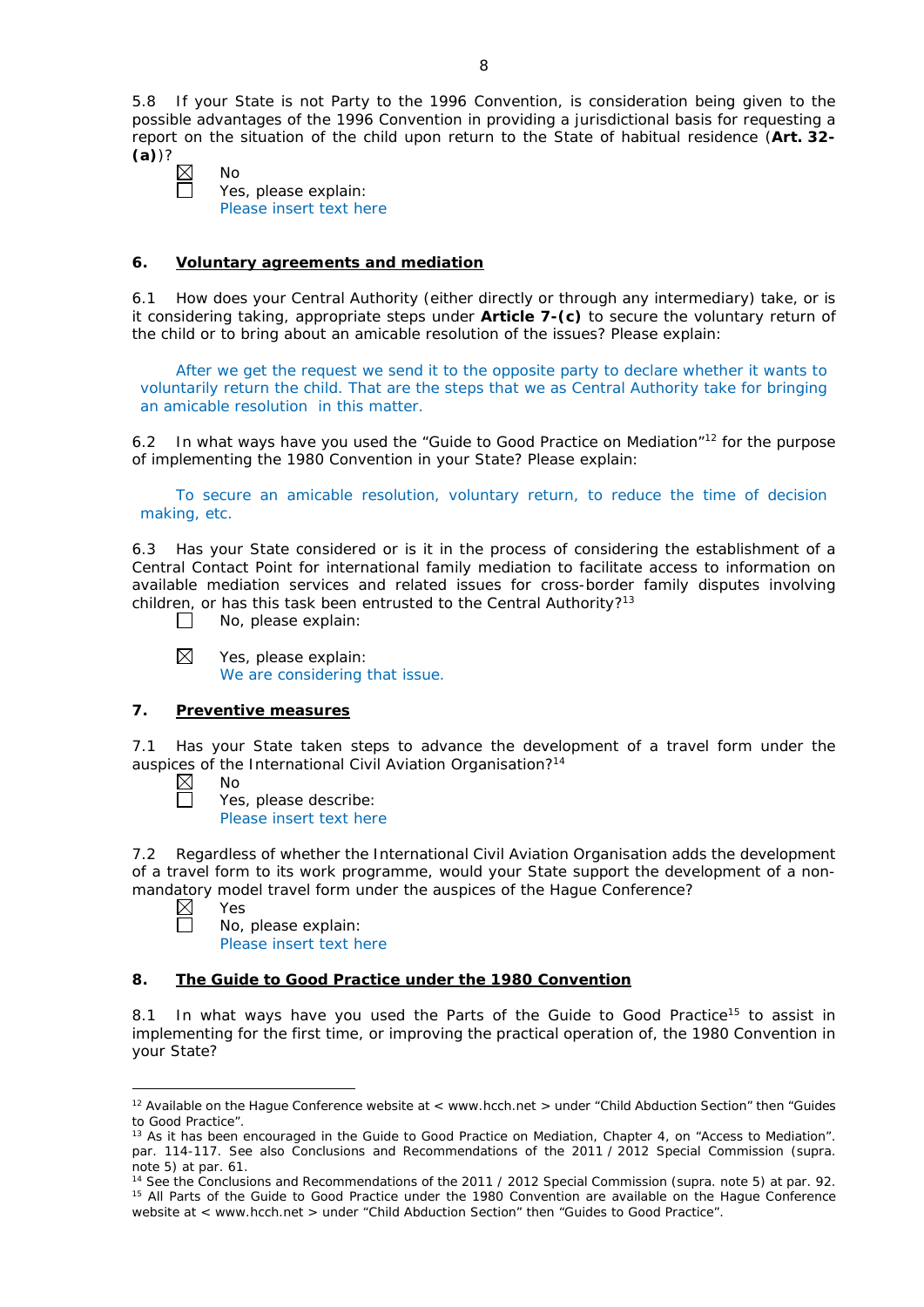- a. Part I on Central Authority Practice. Please explain: /
- b. Part II on Implementing Measures. Please explain:

We have translated to Bosnian/Croatian/Serbian language and made it available to all Parties of Hague Conference as well as our citizens.

- c. Part III on Preventive Measures. Please explain: /
- d. Part IV on Enforcement. Please explain: /

8.2 How have you ensured that the relevant authorities in your State have been made aware of, and have had access to, the Guide to Good Practice?

Through the web site of HCCH. Ministry of justice have informed relevant authorities about the Guide to Good Practice that can be found on the web site.www.hcch.net.

8.3 Do you have any other comments about any Part of the Guide to Good Practice?

Every part of the Guide is very usefull.

## **9. Publicity and debate concerning the 1980 Convention**

9.1 Has the 1980 Convention given rise to (a) any publicity (positive or negative) in your State, or (b) any debate or discussion in your national parliament or its equivalent?<br>  $\boxtimes$  No<br>  $\Box$  Yes, please indicate the outcome of this debate or discussion, if any:

No

Yes, please indicate the outcome of this debate or discussion, if any: Please insert text here

9.2 By what methods does your State disseminate information to the public about the 1980 Convention?

Through our web site:www.mpr.gov.ba, brochures, etc.

## **PART IV: TRANSFRONTIER ACCESS / CONTACT AND INTERNATIONAL FAMILY RELOCATION**

## **10. Transfrontier access / contact**<sup>16</sup>

10.1 Since the 2011 / 2012 Special Commission, have there been any significant developments in your State regarding Central Authority practices, legislation, procedural rules or case law applicable in cases of transfrontier contact / access?

 $\boxtimes$ No

/

Yes, please explain: Please insert text here

10.2 Please indicate any important developments in your State, since the 2011 / 2012 Special Commission, in the interpretation of **Article 21** of the 1980 Convention.

/

10.3 What problems have you experienced, if any, as regards co-operation with other States in respect of:

a. the granting or maintaining of access rights;

<sup>-</sup><sup>16</sup> See the [Conclusions and Recommendations](https://assets.hcch.net/upload/concl28sc5_e.pdf) of the 2006 Special Commission (*supra*. note 5) at paras 1.7.1 to 1.7.3.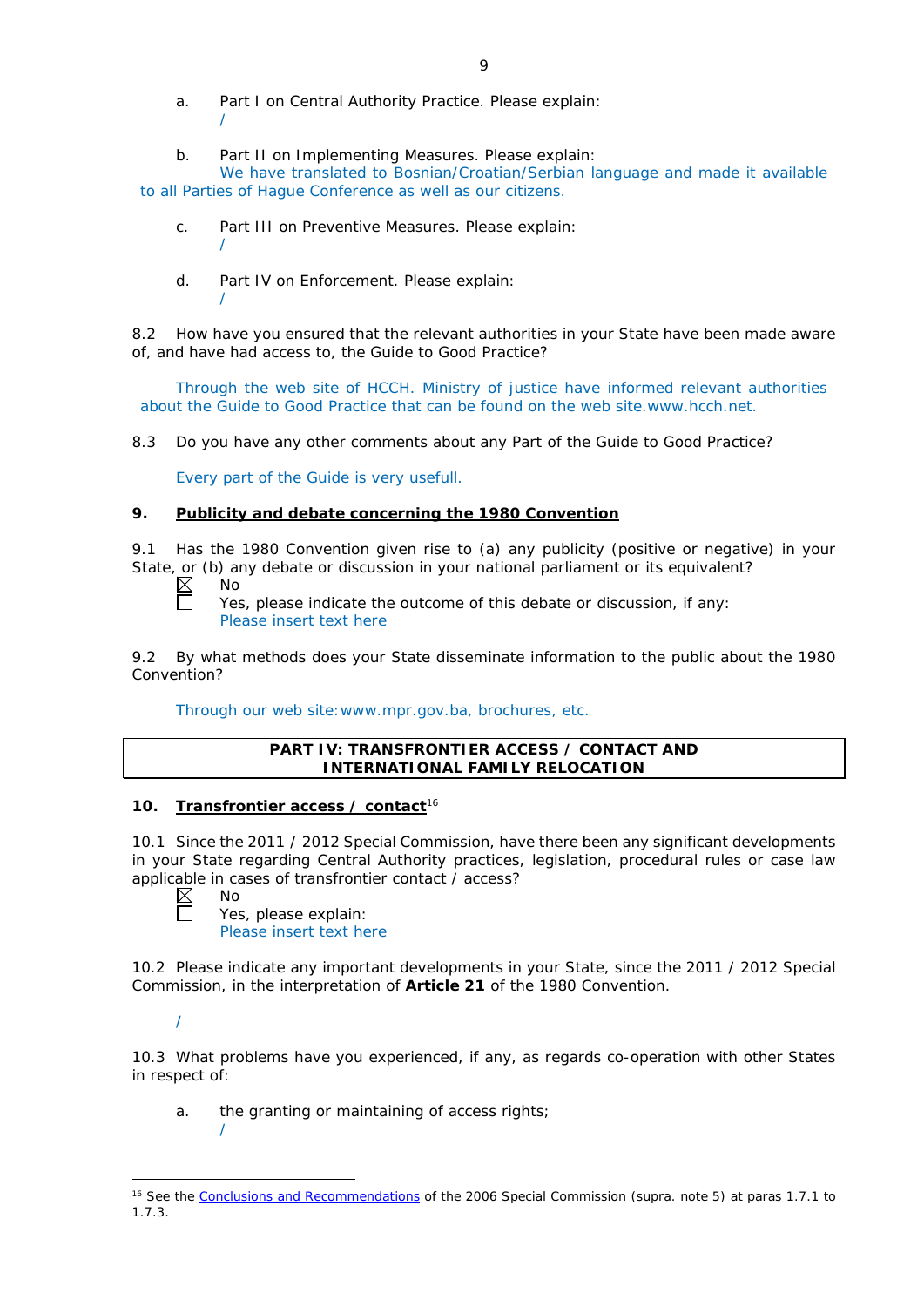- b. the effective exercise of rights of access; and /
- c. the restriction or termination of access rights. /

Please provide case examples where possible.

10.4 In what ways have you used the "General Principles and Guide to Good Practice on Transfrontier Contact Concerning Children"17 to assist in transfrontier contact / access cases in your State? Can you suggest any further principles of good practice?

/

/

# **11. International family relocation**<sup>18</sup>

11.1 Since the 2011 / 2012 Special Commission, have there been any significant developments in your State regarding the legislation, procedural rules or case law applicable to international family relocation? Where possible, please explain these developments in the legislation, procedural rules or case law:

/

## **PART V: NON-CONVENTION CASES AND NON-CONVENTION STATES**

### **12. Non-Convention cases and non-Convention States**

12.1 Are there any States that you would particularly like to see become a State Party to the 1980 Convention? If so, what steps would you suggest could be taken to promote the Convention and encourage ratification of, or accession to, the Convention in those States? Please explain:

Each State which is not a Partie to the Convention is appreciated to join or invite.

12.2 Are there any States which are not Parties to the 1980 Convention or not Members of the Hague Conference that you would like to see invited to the Special Commission meeting in 2017?

#### Same as 12.1.

*The "Malta Process"*<sup>19</sup>

<u>.</u>

12.2 In relation to the "Malta Process":

<sup>&</sup>lt;sup>17</sup> Available on the Hague Conference website at < www.hcch.net > under "Child Abduction Section" then "Guides to Good Practice".

<sup>&</sup>lt;sup>18</sup> See the Conclusions and Recommendations of the 2006 Special Commission meeting at paras 1.7.4 to 1.7.5: *"*1.7.4 The Special Commission concludes that parents, before they move with their children from one country to another, should be encouraged not to take unilateral action by unlawfully removing a child but to make appropriate arrangements for access and contact preferably by agreement, particularly where one parent intends to remain behind after the move.

<sup>1.7.5</sup> The Special Commission encourages all attempts to seek to resolve differences among the legal systems so as to arrive as far as possible at a common approach and common standards as regards relocation."

<sup>&</sup>lt;sup>19</sup> The "Malta Process" is a dialogue between certain States Parties to the 1980 and 1996 Conventions and certain States which are not Parties to either Convention, with a view to securing better protection for cross-border rights of contact of parents and their children and addressing the problems posed by international abduction between the States concerned. For further information see the Hague Conference website at < www.hcch.net > under "Child Abduction Section" then "Judicial Seminars on the International Protection of Children".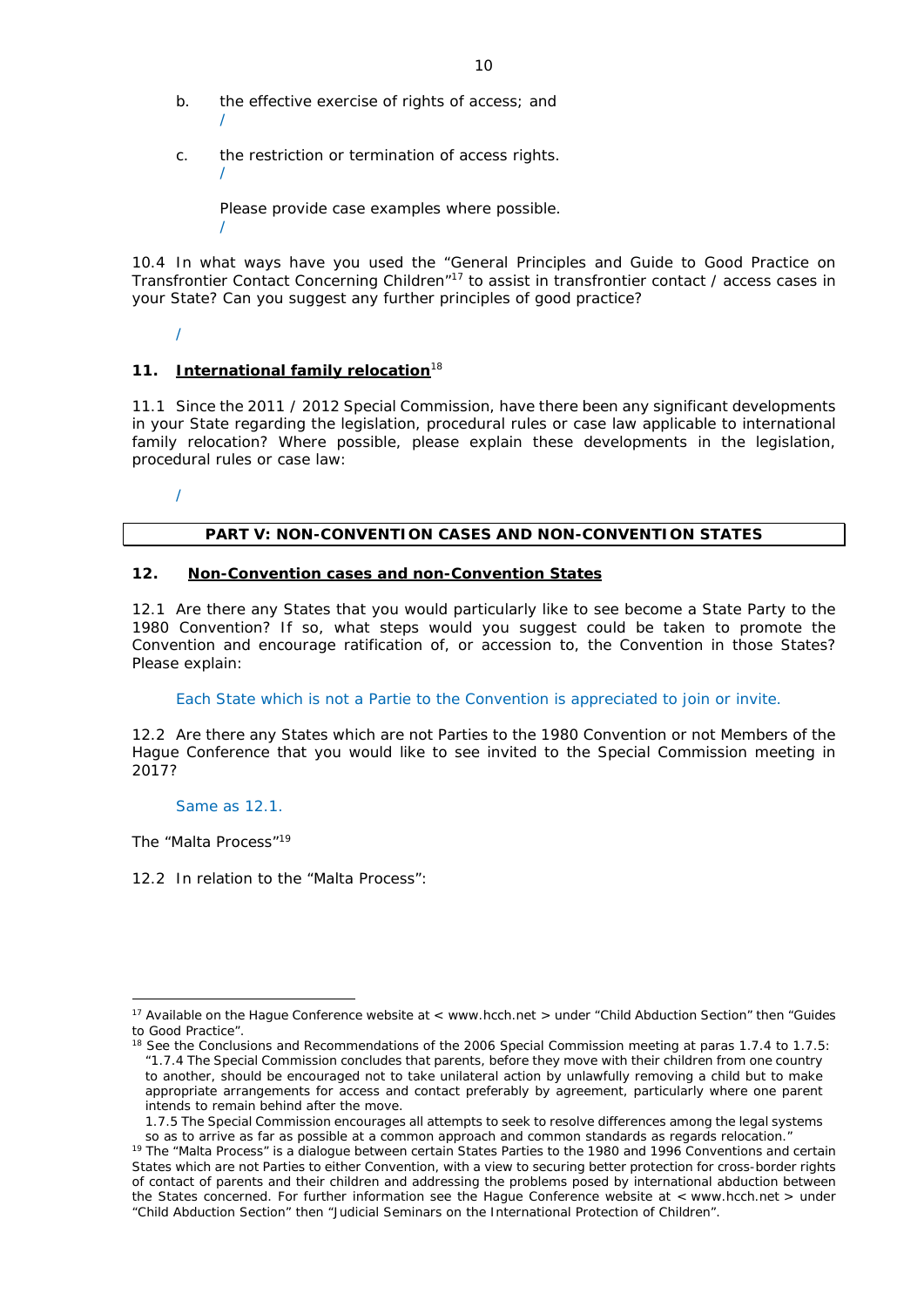a. Do you have any comment to make on the "Principles for the Establishment of Mediation Structures in the context of the Malta Process" and the accompanying Explanatory Memorandum?20 /

b. Have any steps been taken towards the implementation of the Malta Principles in your State and the designation of a Central Contact Point, in order to better address crossborder family disputes over children involving States that are not a Party to the 1980 and 1996 Hague Conventions?

No  $\Box$ Yes, please explain: Please insert text here

c. What is your view as to the future of the "Malta Process"? /

### **PART VI: TRAINING AND EDUCATION AND THE TOOLS, SERVICES AND SUPPORT PROVIDED BY THE PERMANENT BUREAU**

## **13. Training and education**

13.1 Can you give details of any training sessions / conferences organised in your State to support the effective functioning of the 1980 Convention, and the influence that such sessions / conferences have had?

There haven't been any traininig sessions.

## **14. The tools, services and support provided by the Permanent Bureau**

#### *In general*

<u>.</u>

14.1 Please comment or state your reflections on the specific tools, services and support provided by the Permanent Bureau to assist with the practical operation of the 1980 and 1996 Conventions, including:

- a. The Country Profile available under the Child Abduction Section. It is needed and very usefull.
- b. INCADAT (the international child abduction database, available at < www.incadat.com >). /
- c. *The Judges' Newsletter* on International Child Protection the publication of the Hague Conference on Private International Law which is available online for free;<sup>21</sup> /
- d. The specialised "Child Abduction Section" of the Hague Conference website  $(<$  www.hcch.net >); We support that.
- e. INCASTAT (the database for the electronic collection and analysis of statistics on the 1980 Convention);  $22$

<sup>&</sup>lt;sup>20</sup> The Principles and Explanatory Memorandum were circulated to all Hague Conference Member States and all States participating in the Malta Process in November 2010. They are available on the Hague Conference website at < www.hcch.net > under "Child Abduction Section" then "Judicial Seminars on the International Protection of Children".

<sup>&</sup>lt;sup>21</sup> Available on the Hague Conference website at < www.hcch.net > under "Child Abduction Section" and "Judges' Newsletter on International Child Protection". For some volumes of *The Judges' Newsletter*, it is possible to download individual articles as required.

<sup>&</sup>lt;sup>22</sup> Further information is available via the Hague Conference website at < www.hcch.net > under "Child Abduction" Section" then "INCASTAT".